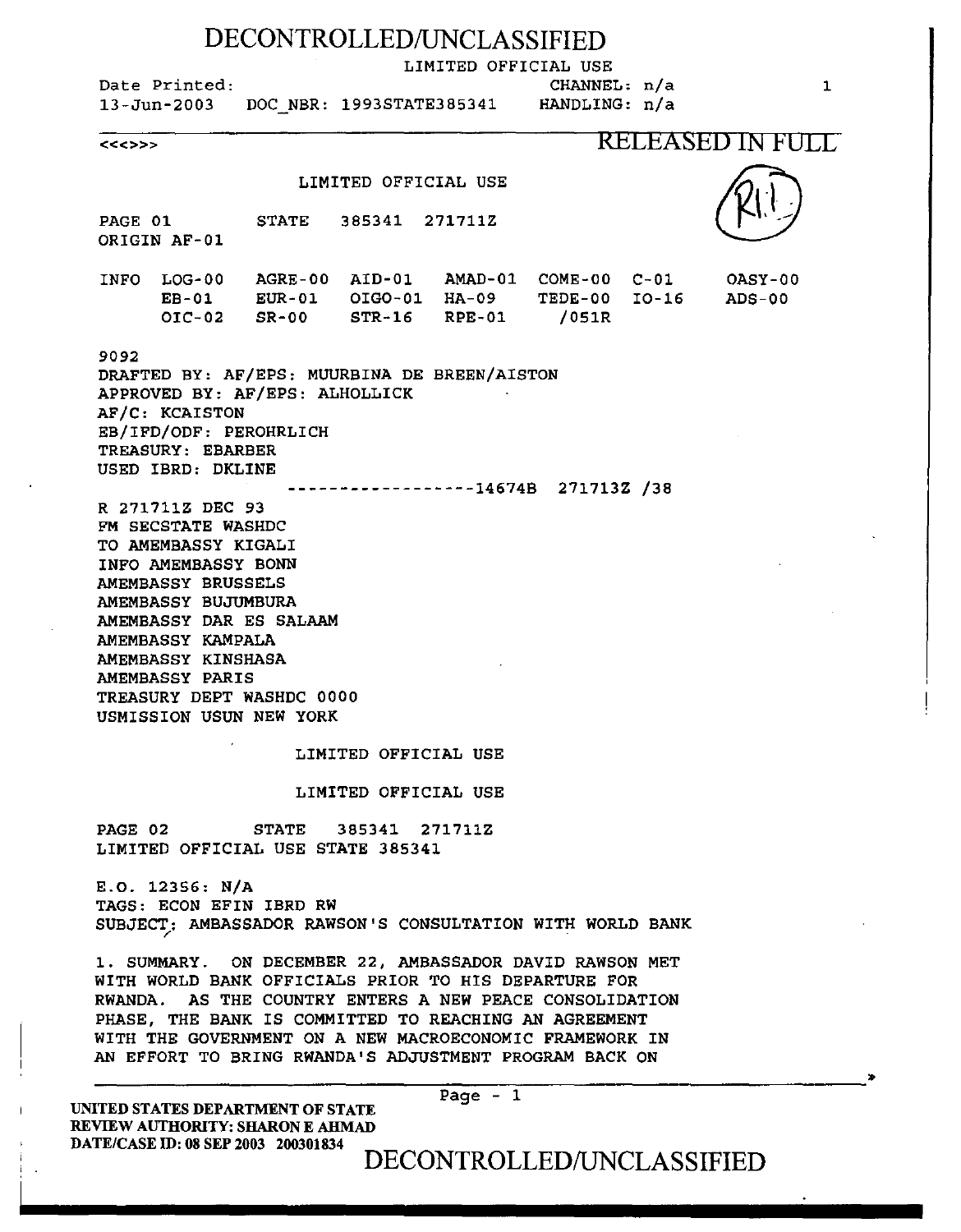# DECONTROLLED/UNCLASSIEIED

Date Printed: 13-Jun-2003 DOC NBR: 1993STATE385341

CHANNEL: n/a HANDLING: n/a

TRACK. HOWEVER, COMPLETING NEGOTIATIONS WITH THE IFIS ON A SECOND POLICY FRAMEWORK PAPER (PFP) IS CONTINGENT ON THE GOVERNMENT'S COMMITMENT AND UPFRONT ACTION TO REDUCE ITS FISCAL DEFICIT AND DEVALUE ITS CURRENCY. THE BANK HOPES TO RETURN TO RWANDA IN JANUARY, AND TOLD AMBASSADOR RAWSON THAT ONCE THEY COMMIT TO A MACROECONOMIC FRAMEWORK, THE BANK PLANS TO RECONVENE A SPECIAL DONORS MEETING TO REASSESS AND DISCUSS RWANDA'S EXTERNAL FINANCING REQUIREMENTS. THE BRIEFING ALSO COVERED ISSUES RELATED TO RESETTLEMENT, INTRA-REGIONAL TRADE AND THE ENVIRONMENT. AMBASSADOR RAWSON TOLD BANK OFFICIALS THAT THE USG WAS COMMITTED TO SUPPORTING THE PEACE PROCESS. WITHIN A DEMOCRATIC FRAMEWORK. HE HIGHLIGHTED THE NEED TO FOCUS MORE ON DEVELOPMENT EFFORTS IN ORDER TO HELP SOLIDIFY NATIONAL RECONCILIATION. END SUMMARY.

2; ON DECEMBER 22, MESSRS. JEROME CHEVALLIER, NAT COLLETA, DAVID BERK AND MS. HERMINIA MARTINEZ OF THE WORLD BANK GAVE A FORTY-FIVE MINUTE BRIEFING TO AMBASSADOR RAWSON. ALSO ATTENDING WERE REPRESENTATIVES LIMITED OFFICIAL USE

### LIMITED OFFICIAL USE

PAGE 03 STATE 385341 271711Z FROM THE USED'S OFFICE, STATE AND TREASURY. MOST OF THE PRESENTATION WAS MADE BY CHAVALLIER, WHO INFORMED THE AMBASSADOR THAT THE RECENT IMF/WORLD BANK DISCUSSIONS WITH A JOINT DELEGATION OF THE RWANDAN GOVERNMENT (GOR) AND RWANDAN PATRIOTIC FRONT (RPF) WENT WELL. THE DISCUSSIONS FOCUSED ON REVISING THE PFP AND THE STEPS THAT NEED TO BE TAKEN TO RESUME NEGOTIATIONS. WHILE THE GOVERNMENT IS RECEPTIVE TO IMF AND. WORLD BANK SUGGESTIONS, THE BANK STAFF NOTED THAT IT IS FACING MANY CONSTRAINTS, AND HAS PIVOTAL DECISIONS TO MAKE SOON.

3. GOR/RPF JOINT DELEGATION: CHEVALLIER NOTED THAT THIS WAS THE FIRST TIME THE BANK HAD HAD THE CHANCE TO TALK TO BOTH THE GOR AND RPF. HE SAID THE TWO RWANDAN DELEGATIONS HAD NOT REALLY HAD A CHANCE TO DISCUSS RELEVANT ISSUES TOGETHER BEFORE THE TRIP. SO THE BANK LET THE TWO SIDES MEET WITH EACH OTHER ALONE ON BANK PREMISES FOR TWO OR THREE DAYS, BEFORE THE JOINT DELEGATION BEGAN ITS DISCUSSIONS WITH THE BANK. CHEVALLIER SAID THE RPF DELEGATES WERE MUCH MORE ECONOMICALLY SOPHISTICATED THAN THEIR GOR COUNTERPARTS, AND MORE PRIVATE SECTOR ORIENTED.

4. UPFRONT ECONOMIC ACTIONS: THE IMF/IBRD ECONOMIC TEAM

--------------------------------~----~~-------------------------------~ Page - 2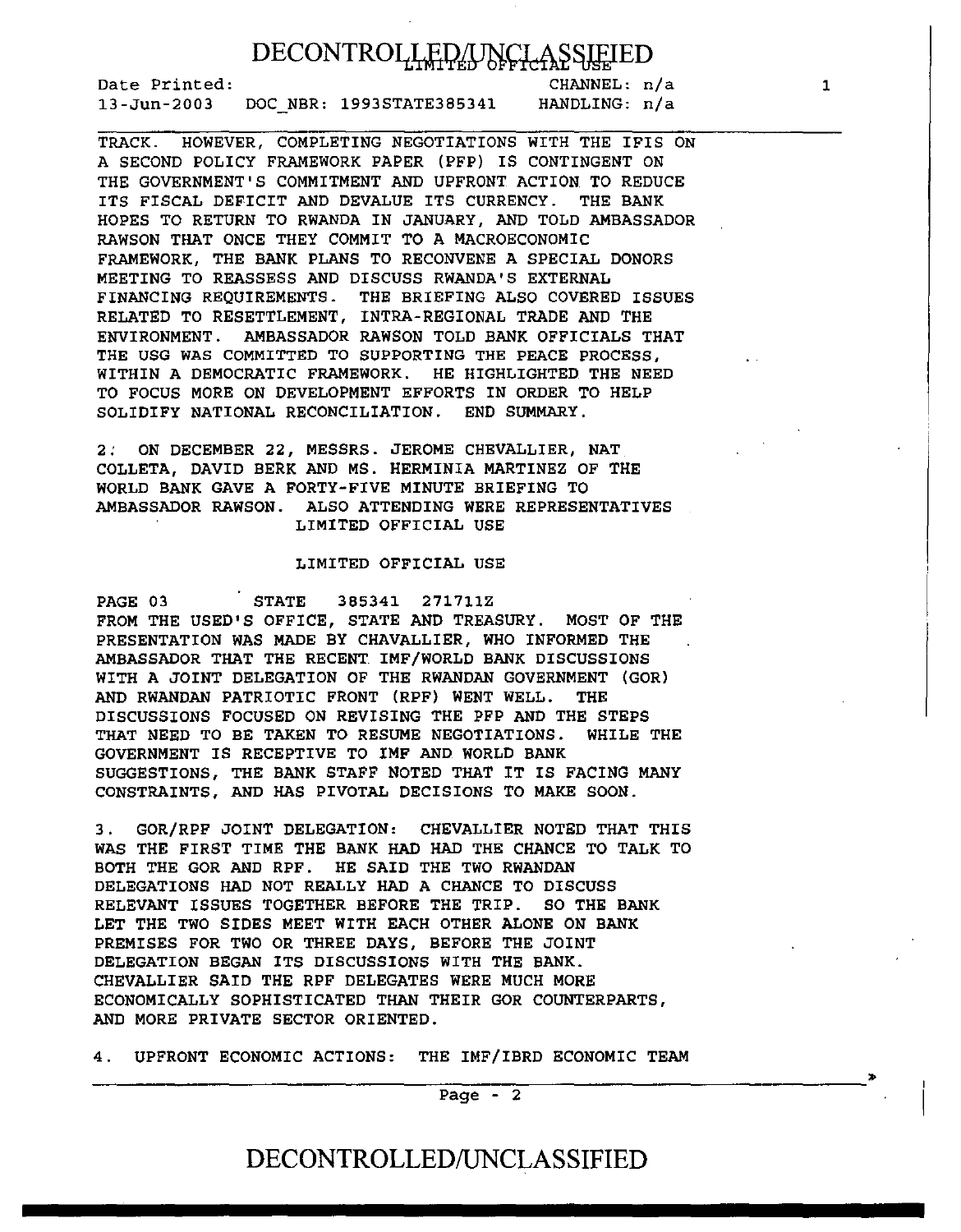Date Printed: 13-Jun-2003 DOC NBR: 1993STATE385341

CHANNEL: n/a HANDLING: n/a

TOLD THE RWANDAN DELEGATION THAT THE RESUMPTION OF THE PFP NEGOTIATIONS WOULD BE CONTINGENT ON THE GOVERNMENT'S TAKING SOME "TOUGH MEASURES" UPFRONT TO REDUCE THE FISCAL DEFICIT AND DEVALUE THE CURRENCY. RWANDA'S ADJUSTMENT PROGRAM WAS DERAILED BY A DROP IN COMMODITY EXPORT PRICES AND THE WAR, WHICH LED TO THE BUILD UP OF MILITARY SPENDING. MILITARY EXPENDITURES, WHICH REACHED 8 PERCENT LIMITED OFFICIAL USE

### LIMITED OFFICIAL USE

PAGE 04 STATE 385341 271711Z OF GDP IN 1992, CONTINUED UNABATED IN 1993, CROWDED OUT DEVELOPMENT EXPENDITURES. AND JEOPARDIZED THE SOCIAL SAFETY NET UNDERLYING THE ADJUSTMENT PROGRAM. THE BANK TOLD AMBASSADOR RAWSON THAT IT WILL MOVE QUICKLY ONCE THE GOVERNMENT TAKES CONCRETE STEPS TO FIX THE SERIOUS FISCAL IMBALANCE. AMONG POSSIBLE ACTIVITIES WHICH THE BANK COULD UNDERTAKE ONCE THE RWANDAN AUTHORITIES RESUME A CREDIBLE ADJUSTMENT POSTURE IS RELEASE OF THE SECOND TRANCHE (USD 35 MILLION) OF THE FIRST STRUCTURAL ADJUSTMENT CREDIT (SAC), DELAYED BY THE GOVERNMENT'S INABILITY TO MAINTAIN A SATISFACTORY MACROECONOMIC FRAMEWORK AND MEET THE SPECIFIC TRANCHE CONDITIONS. CHAVALLIER ALSO MENTIONED DRAWING ON CREDITS SUCH AS THE FINANCIAL AND AGRICULTURAL SECTORS ADJUSTMENT CREDITS. A BANK TEAM IS EXPECTED TO VISIT RWANDA IN JANUARY TO REAPPRAISE THE AGRICULTURAL SECTOR. IT IS LIKELY THAT THE FINANCIAL SECTOR CREDIT WILL NEED RENEGOTIATION AS WELL. THE BANK ALSO SUPPORTS HAVING A UNDP-LED ROUNDTABLE ON RWANDA TO ASSESS HUMANITARIAN (INCLUDING DEMOBILIZATION) NEEDS, BUT ONLY AFTER THERE IS A COMPREHENSIVE MACROECONOMIC AGREEMENT AND FUNDING IS FOUND TO SUPPORT IT. THE BANK SIMPLY WANTS TO MAKE SURE THERE ARE NO CONFLICTS BETWEEN UNDP'S HUMANITARIAN EFFORTS AND THE IMF/IBRD MEDIUM-TERM ECONOMIC PROGRAM. AMBASSADOR RAWSON SHARED THE BANK'S CONCERNS AND WELCOMED THE CHANCE TO SEE THE "BIG PICTURE" FIRST.

5. EXTERNAL FINANCING REQUIREMENTS AND PROSPECTS: RWANDA'S SHORT TERM ECONOMIC AND FINANCIAL PROSPECTS HINGE ON THE ABILITY OF THE TRANSITIONAL GOVERNMENT TO MAINTAIN PEACE AND TO REVITALIZE THE ADJUSTMENT PROCESS. LIMITED OFFICIAL USE

### LIMITED OFFICIAL USE

PAGE 05 STATE 385341 271711Z ONCE AN AGREEMENT HAS BEEN REACHED WITH THE BANK AND THE

Page - 3

## DECONTROLLED/UNCLASSIFIED

1